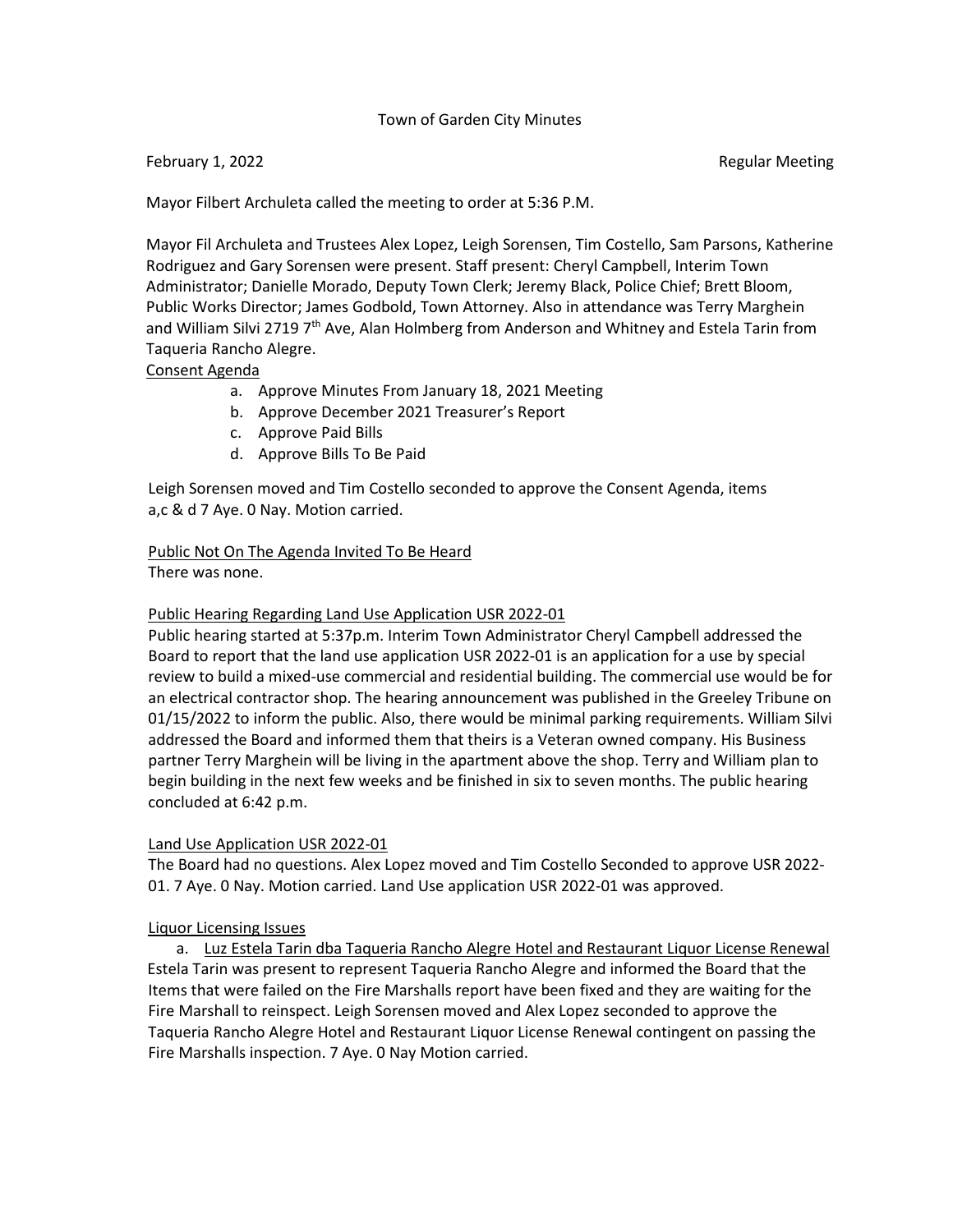## 2020 Audit Report

Alan Holmberg reported the 2020 audit results to the Board. Tim Costello moved and Alex Lopez seconded to approve the 2020 Audit. 7 Aye. 0 Nay. Motion carried.

## Consider Globe Supplemental Insurances

Tim Costello moved and Sam Parsons seconded to approve offering Globe Supplemental Insurances to employees. The Board asked Cheryl to investigate the cost to offer partial payment for town employees. 7 Aye. 0 Nay. Motion carried.

#### Consider Service Contract with Grease Monkey

The Board would like more information on the cost difference between Grease Monkey and other vendors before deciding on a service contract with Grease Monkey. Alex Lopez moved and Sam Parsons moved to continue the service contract to the February 15, 2022 board meeting. 7 Aye. 0 Nay. Motion carried.

## Lot Drawing for Election Ballot Nominations

Officer Johnson drew the names for the order of names on the April 5, 2022 election ballot. Mayor nominations: Mayor Fil Archuleta will be first and Alex Lopez will be second on the ballot. Trustees: Leigh Sorensen will be first. Tim Costello will be second. Sam Parsons will be third. Katherine Rodriguez will be forth on the election ballot.

## Town Events for 2022

Easter Egg Hunt on April 9, 2022. Art and Wine on April 30, 2022 and October 22, 2022. Movie Night on June 15, 2022. July 13, 2022, and possibly July 27, 2022. National Night Out August 2, 2022. Bootleggin' Days TBD Resident Holiday Luncheon December 9, 2022 at noon. Alex Lopez moved and Tim Costello seconded to approve the list of Town events. 7 Aye. 0 Nay. Motion carried.

# Reschedule April 5, 2022 Board Meeting

Sam Parsons moved and Tim Costello seconded to move the April 5, 2022 board meeting to April 4, 2022. 7 Aye. 0 Nay. Motion carried.

# Staff Reports

# a. Town Administrator's Report

Cheryl Campbell reported that all W2's are out to employees and 1099s have been mailed. All quarterly reports and state required submissions are finished for the end of 2021. Cheryl is writing a step-by-step guide on how to do payroll. A step-by-step guide is also needed for financial closing procedures as well.

b. Police Chief's Report

Chief Black reported that the PD staff Is 100% recovered from Covid. There was a reverse 911 call on Sunday January 6, 2022 due to an active shooter report. Garden City PD received a good response from surrounding agencies and an arrest was made on Sunday morning. He reported that the Chiefs association is watching the House Bill 217 revisions regarding police accountability and mandatory body camara regulations.